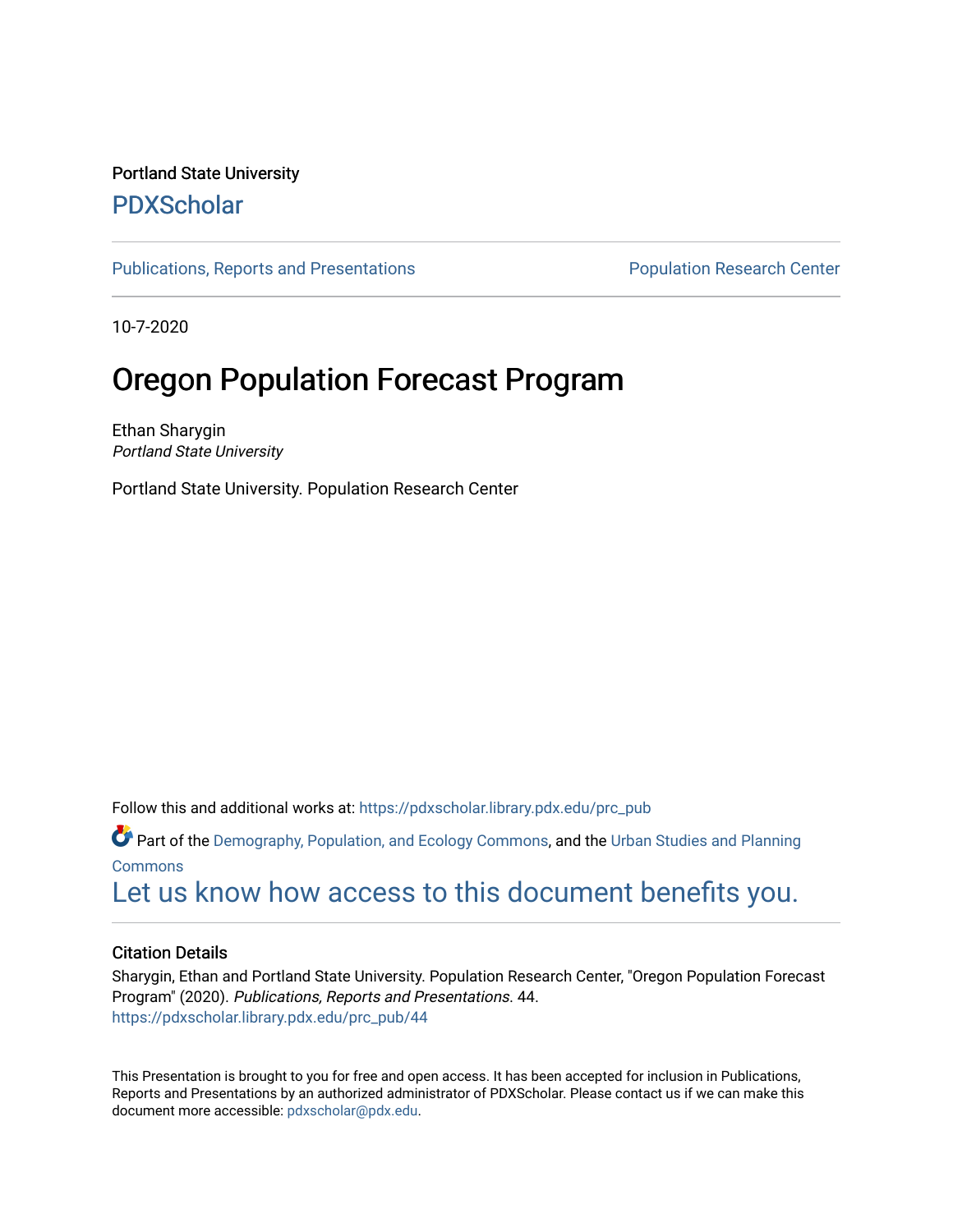# **October 7, 2020**



Ethan Sharygin, PhD Population Research Center College of Urban and Public Affairs

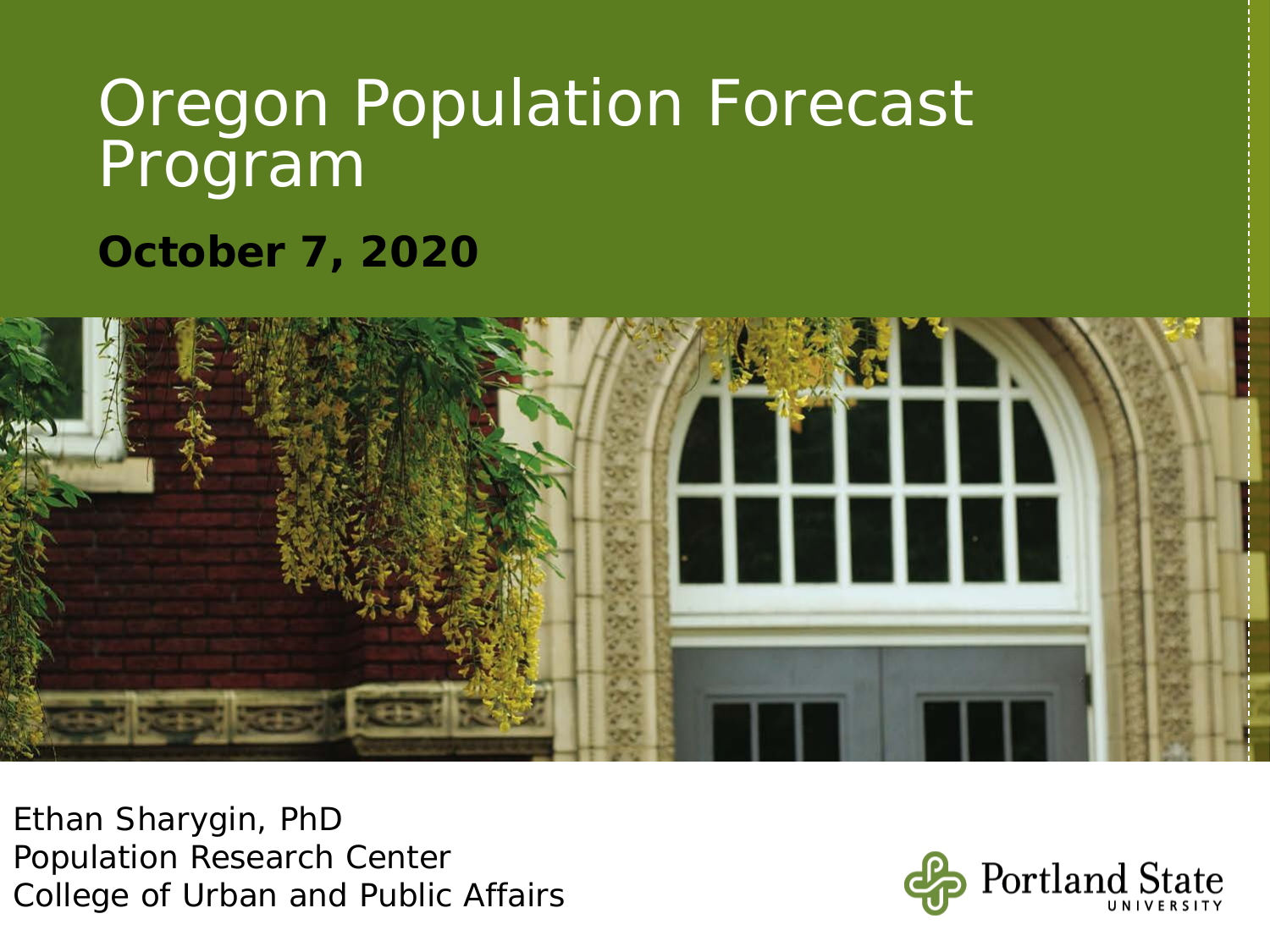



https://www.pdx.edu/population-research/population-forecasts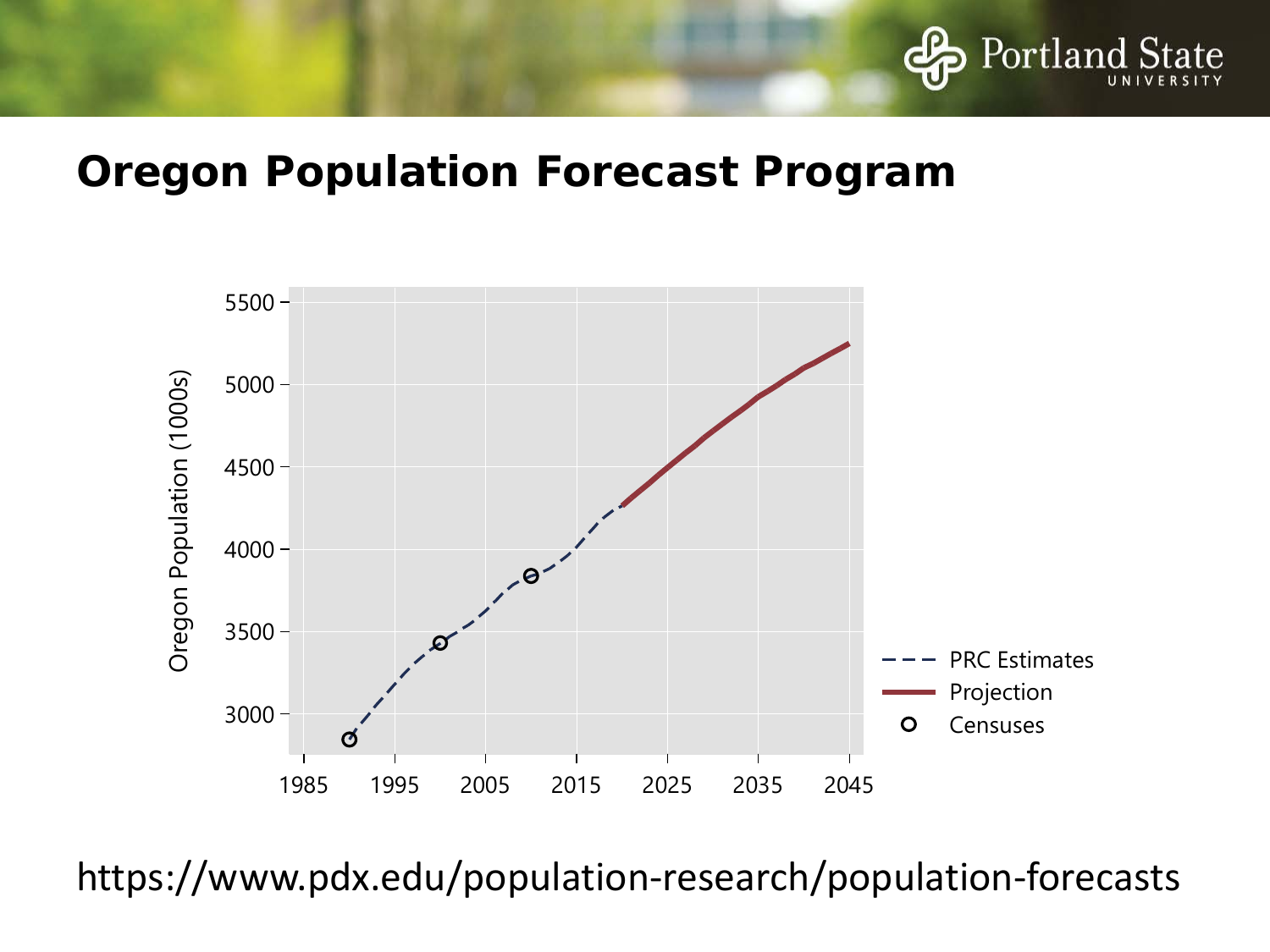

#### Urban Growth Boundary (UGB) County



Total Population Total Population Age Group (5-year intervals) Sex (Male, Female)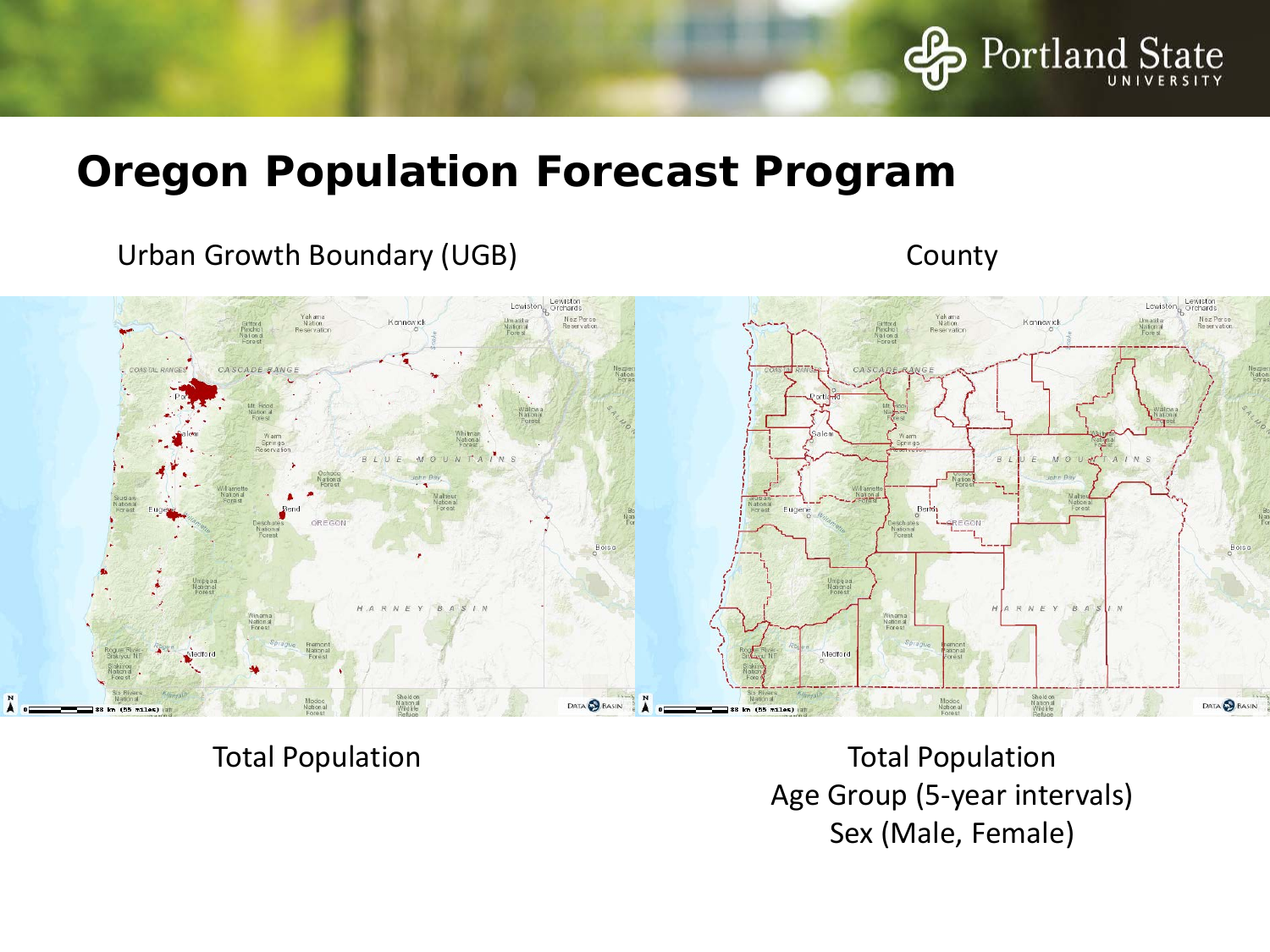

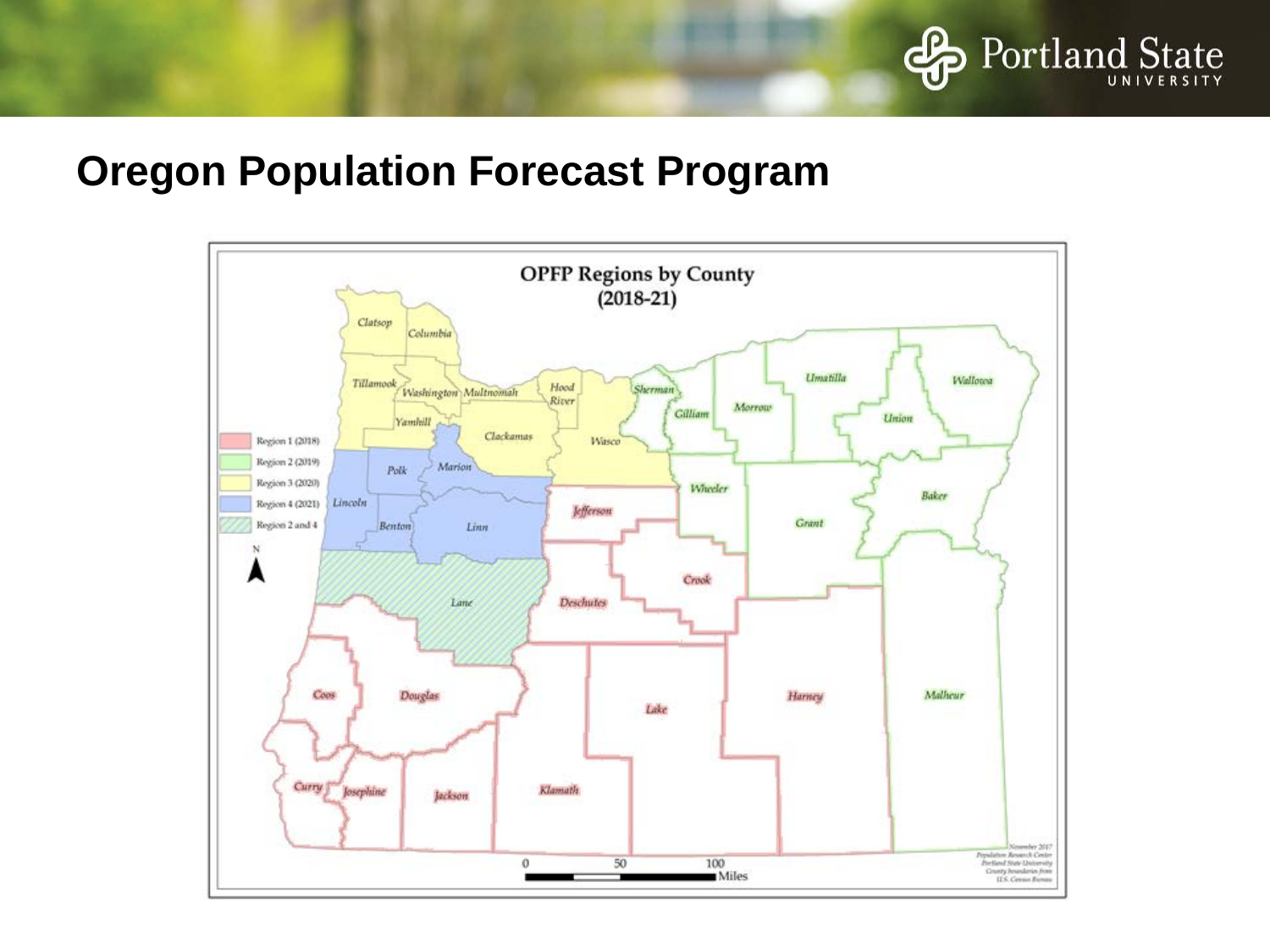

|                  |                            | <b>Forecast Horizon</b>             |                                                       |
|------------------|----------------------------|-------------------------------------|-------------------------------------------------------|
|                  |                            | 1-24 years<br>$(2019 - 2044)$       | $25-50$ years<br>$(2045 - 2070)$                      |
| Geographic Level | County<br>or UGB<br>N≥8000 | Cohort<br>Component (CC)            | Average<br>Annualized<br><b>Growth Rate</b><br>(AAGR) |
|                  | UGB<br>N<8000              | <b>Housing Unit</b><br>Method (HUM) | <b>AAGR</b>                                           |